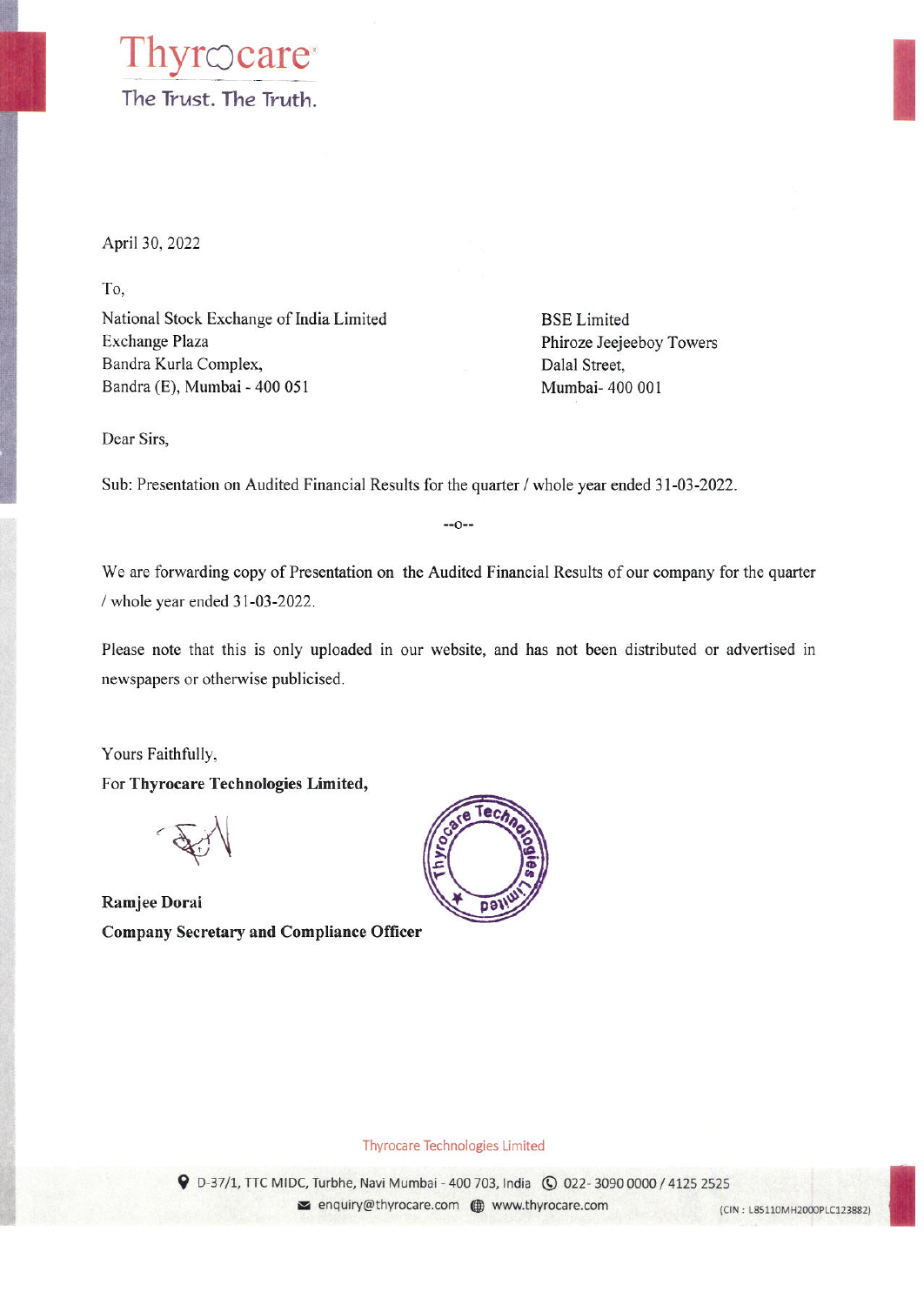# Thyrocare®

The Trust. The Truth.

# **Thyrocare Technologies**

# **Limited**

Quarterly Presentation - March 2022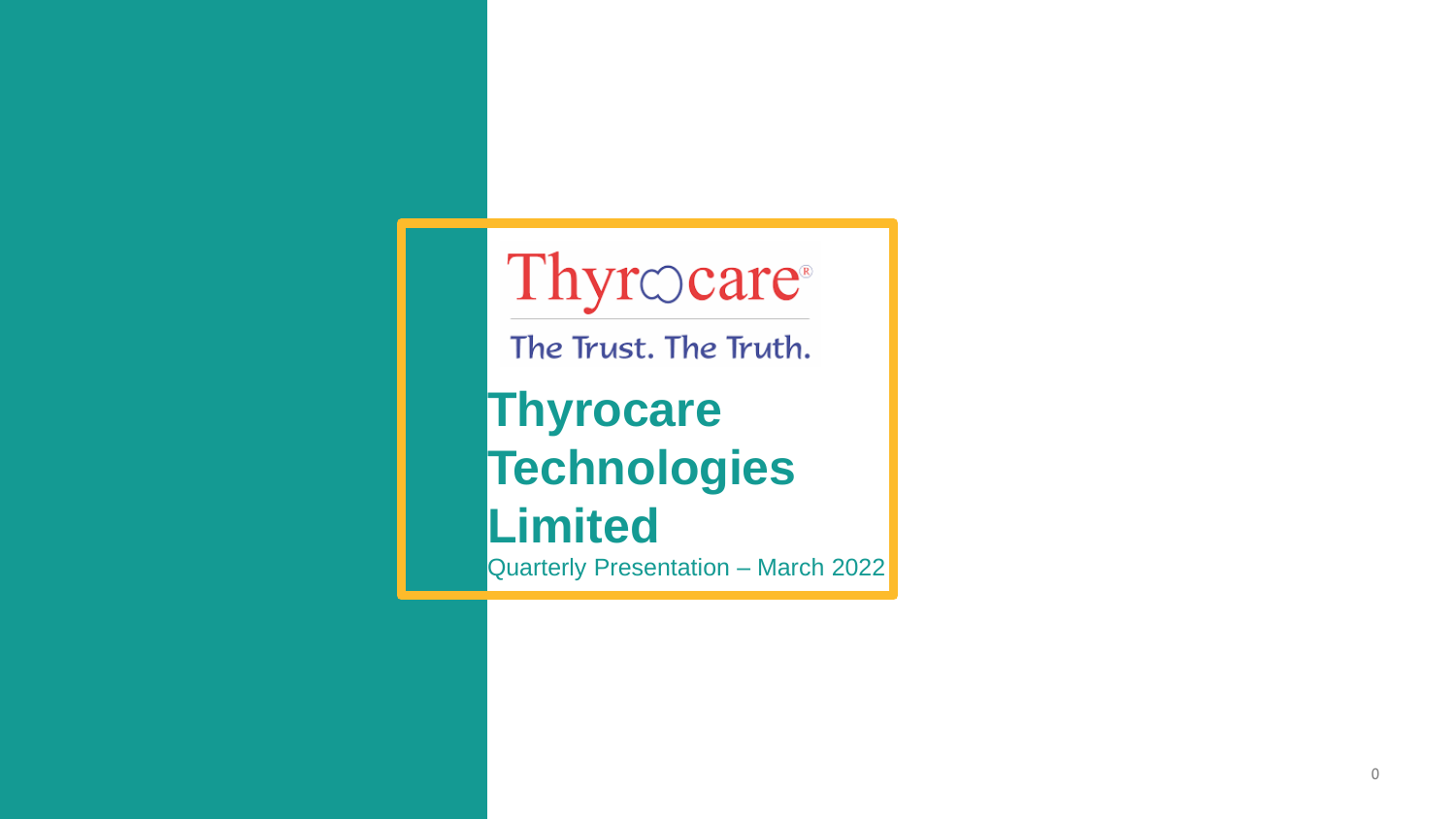- <span id="page-2-0"></span>**[Setting the baseline -](#page-2-0) drivers for FY22**
- **Going forward - [key strategic drivers and progress](#page-10-0)**
- **[Summary results & Q&A](#page-16-0)**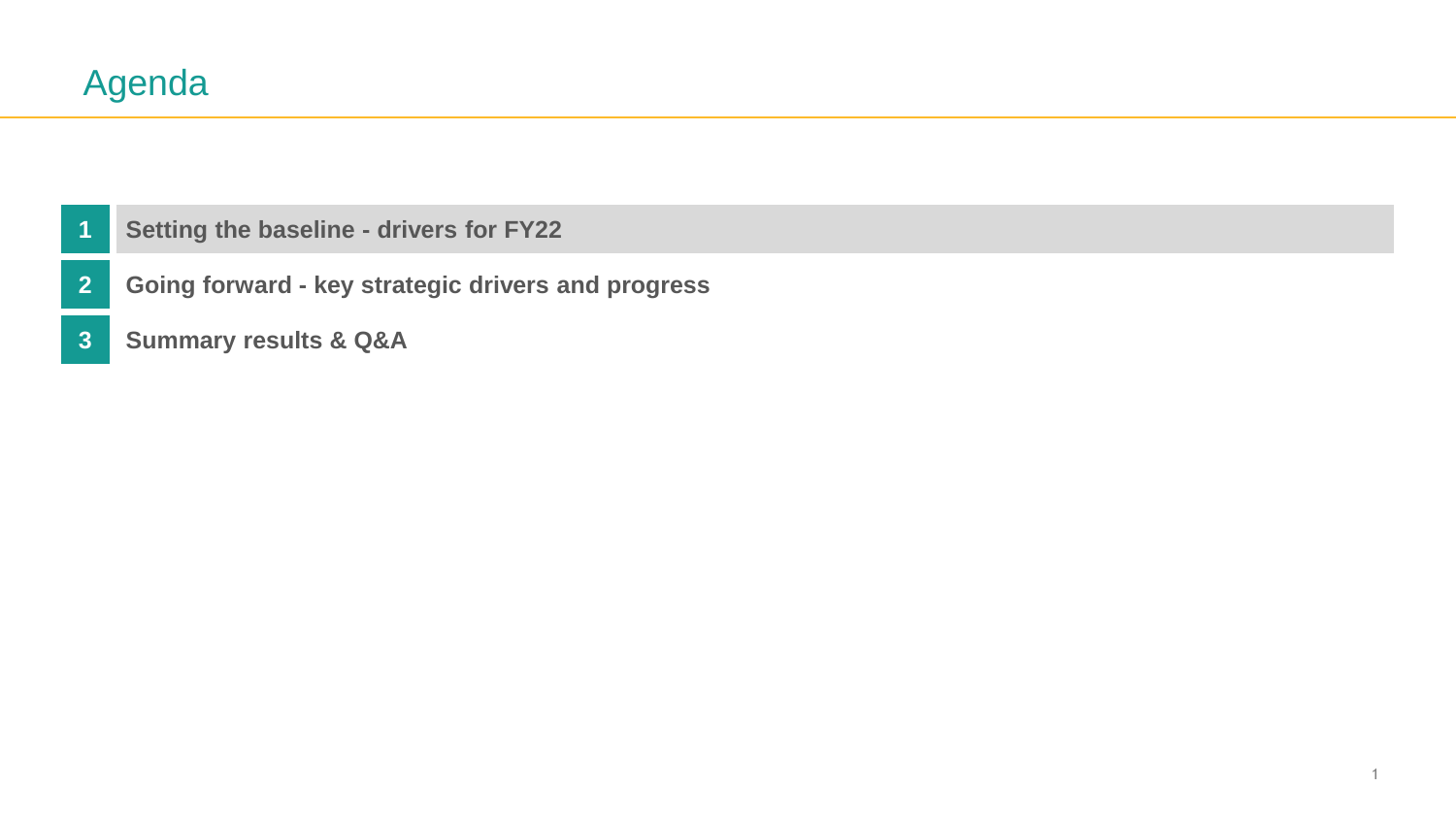# Revenue breakdown for FY22

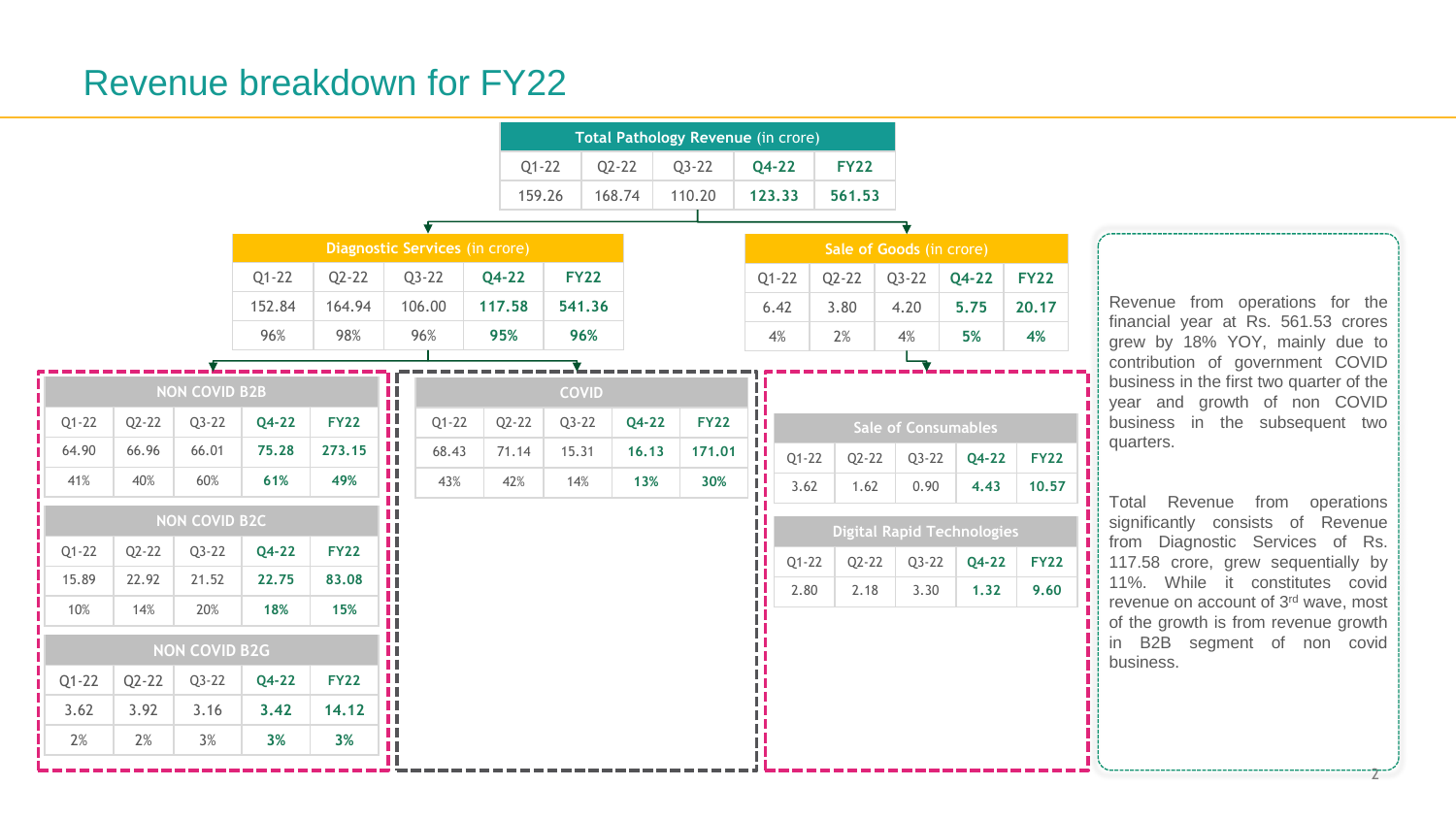| P&L             | <b>FY21</b> | <b>FY22</b> | $Gr(\%)$ |
|-----------------|-------------|-------------|----------|
| Revenue         | 474.27      | 561.53      | 18%      |
| <b>GM</b>       | 313.72      | 396.3       |          |
| GM(%)           | 66.15%      | 70.58%      |          |
| Overheads       | 142.99      | 165.45      |          |
| Overheads (%)   | 30.15%      | 29.47%      |          |
| <b>EBITDA</b>   | 170.73      | 230.83      | 35%      |
| <b>EBITDA %</b> | 36.00%      | 41.11%      |          |
| Workload        | 167 L       | 210 L       | 26%      |

| P&L             | <b>FY21</b>     | <b>FY22</b> | Gr $(%)$ |
|-----------------|-----------------|-------------|----------|
| Revenue         | 151.39          | 171.01      | 13%      |
| <b>GM</b>       | 108.01          | 143.1       |          |
| GM(%)           | 71.35%          | 83.68%      |          |
| Overheads       | 22.53           | 36.69       |          |
| Overheads (%)   | 14.88%          | 21.45%      |          |
| <b>EBITDA</b>   | 85.48           | 106.41      | 24%      |
| <b>EBITDA %</b> | 56.46%          | 62.22%      |          |
| Workload        | 19 <sup>L</sup> | 50 L        | 163%     |

#### Total Pathology P&L **Total Pathology COVID P&L** Total Pathology COVID P&L Total Pathology NON COVID P&L

| P&L             | <b>FY21</b> | <b>FY22</b> | Gr $(%)$ |
|-----------------|-------------|-------------|----------|
| Revenue         | 322.88      | 390.52      | 21%      |
| <b>GM</b>       | 205.71      | 253.2       |          |
| GM(%)           | 63.71%      | 64.84%      |          |
| Overheads       | 120.46      | 128.77      |          |
| Overheads (%)   | 37.31%      | 32.97%      |          |
| <b>EBITDA</b>   | 85.25       | 124.43      | 46%      |
| <b>EBITDA %</b> | 26.40%      | 31.86%      |          |
| Workload        | 148 L       | 160 L       | 8%       |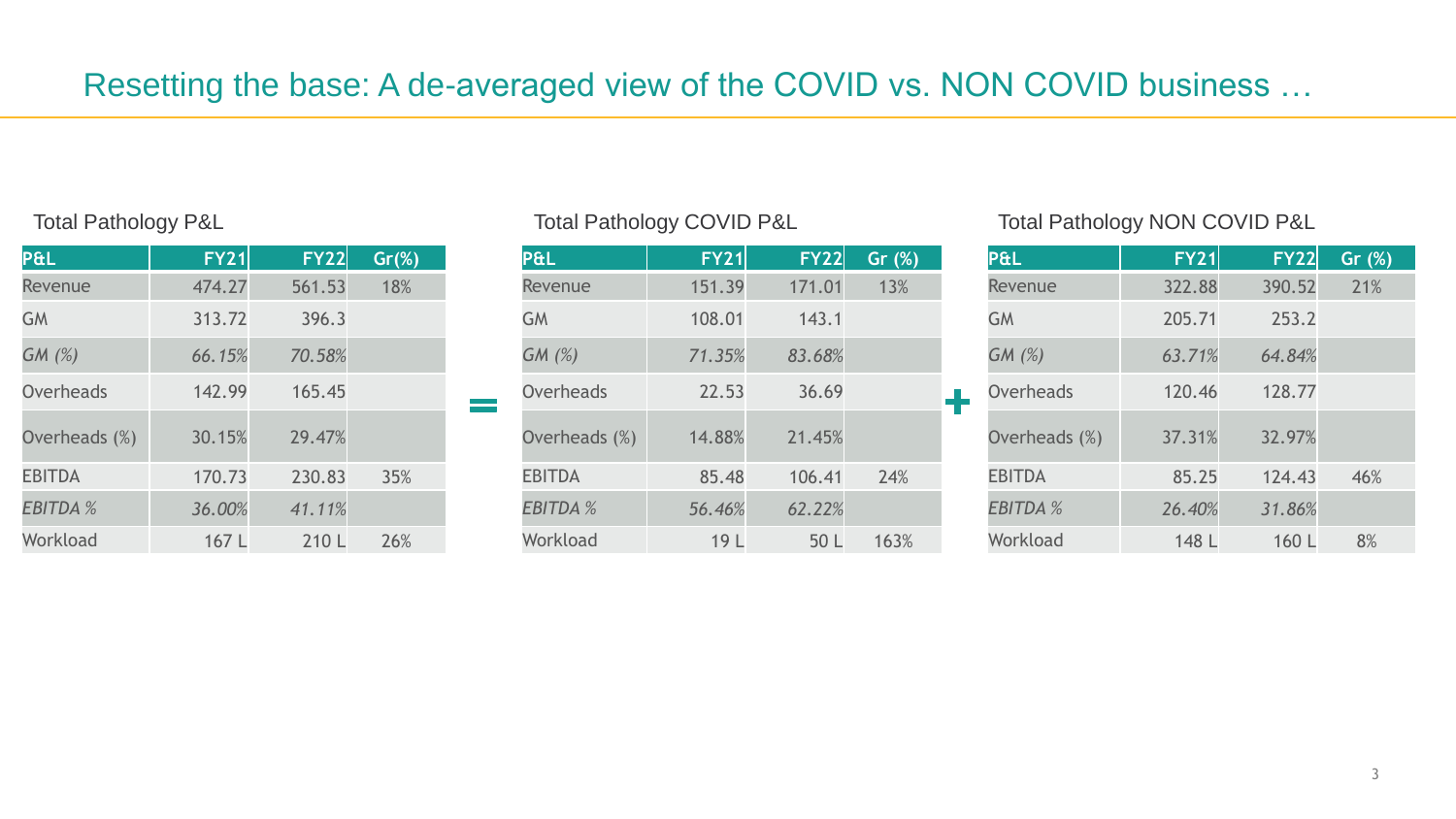| P&L             |        | $Q2-Q4 21$ $Q2-Q4 22$ | $Gr(\% )$ |
|-----------------|--------|-----------------------|-----------|
| <b>Revenue</b>  | 419.87 | 402.27                | $-4%$     |
| <b>GM</b>       | 284.93 | 290.26                |           |
| GM (%)          | 67.86% | 72.16%                |           |
| Overheads       | 123.71 | 130.1                 |           |
| Overheads (%)   | 29.46% | 32.34%                |           |
| <b>EBITDA</b>   | 161.22 | 160.16                | $-1%$     |
| <b>EBITDA</b> % | 38.40% | 39.81%                |           |
| Workload        | 149 L  | 157L                  | 5%        |

| P&L             | $Q2-Q421$ | Q2-Q4 22 | $Gr(\% )$ |
|-----------------|-----------|----------|-----------|
| <b>Revenue</b>  | 127.65    | 102.58   | $-20%$    |
| <b>GM</b>       | 94.55     | 85.67    |           |
| GM (%)          | 74.07%    | 83.52%   |           |
| Overheads       | 19.75     | 24.25    |           |
| Overheads (%)   | 15.47%    | 23.64%   |           |
| <b>EBITDA</b>   | 74.8      | 61.42    | $-18%$    |
| <b>EBITDA %</b> | 58.60%    | 59.88%   |           |
| Workload        | 18 L      | 32 L     | 77%       |

#### Total Pathology P&L Total Pathology COVID P&L Total Pathology COVID P&L Total Pathology NON COVID P&L

| P&L             | $Q2-Q4 21$ | Q2-Q4 22 | $Gr(\% )$ |
|-----------------|------------|----------|-----------|
| <b>Revenue</b>  | 292.22     | 299.69   | 3%        |
| <b>GM</b>       | 190.38     | 204.59   |           |
| GM (%)          | 65.15%     | 68.27%   |           |
| Overheads       | 103.96     | 105.85   |           |
| Overheads (%)   | 35.58%     | 35.32%   |           |
| <b>EBITDA</b>   | 86.42      | 98.74    | 14%       |
| <b>EBITDA %</b> | 29.57%     | 32.95%   |           |
| Workload        | 131 L      | 125L     | $-5%$     |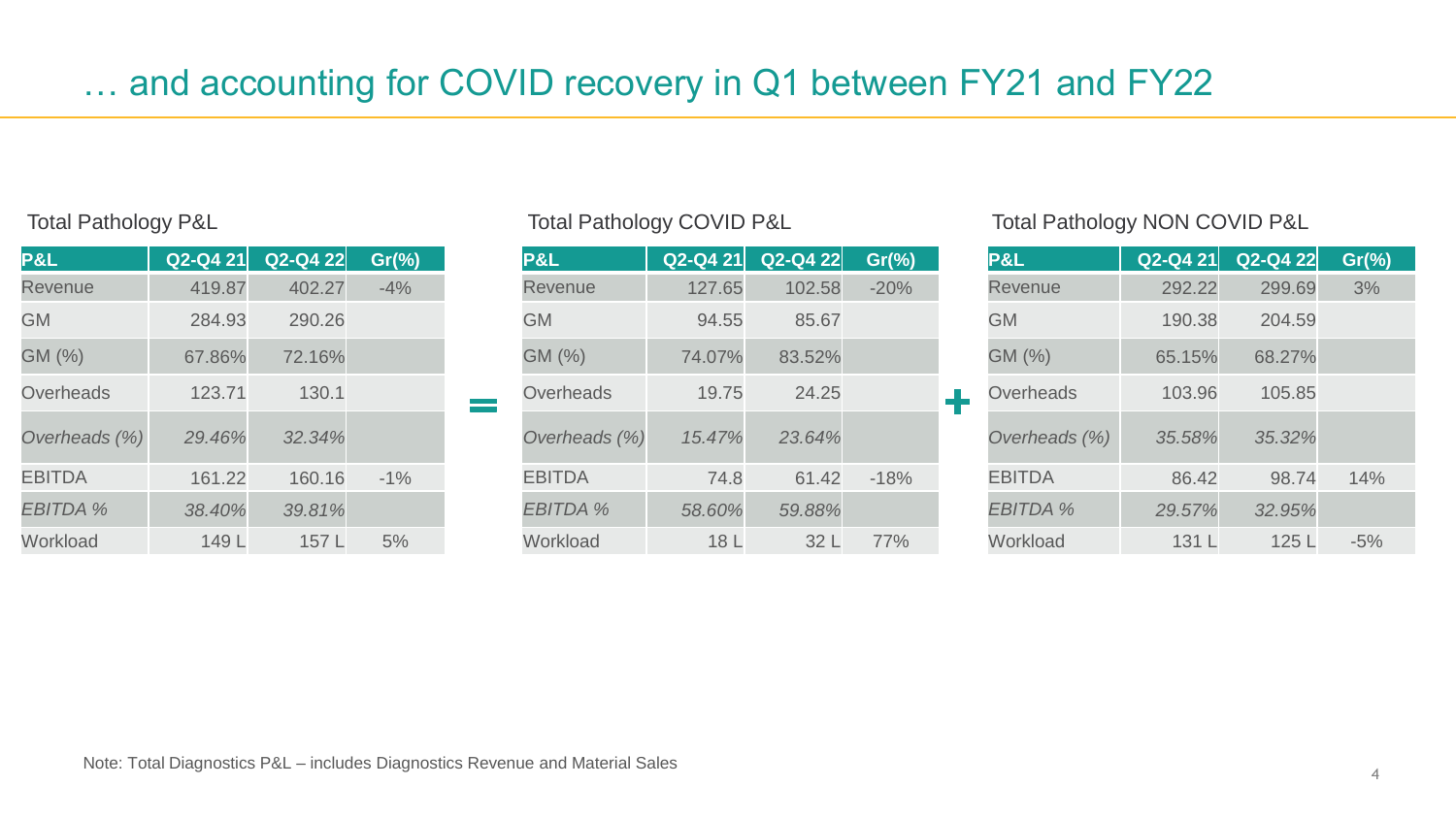### However, as we look at the year, our NON COVID business has recovered significantly vs. pre-COVID levels

#### **In Q4 FY22, we have recovered to pre-COVID in B2B, growth in B2C**



#### **Continued focus on NON COVID business to drive the recovery of the business**



COVID NON COVID 5

Diagnostic Services Revenue (Rs Cr) Diagnostic Services Revenue (Rs Cr)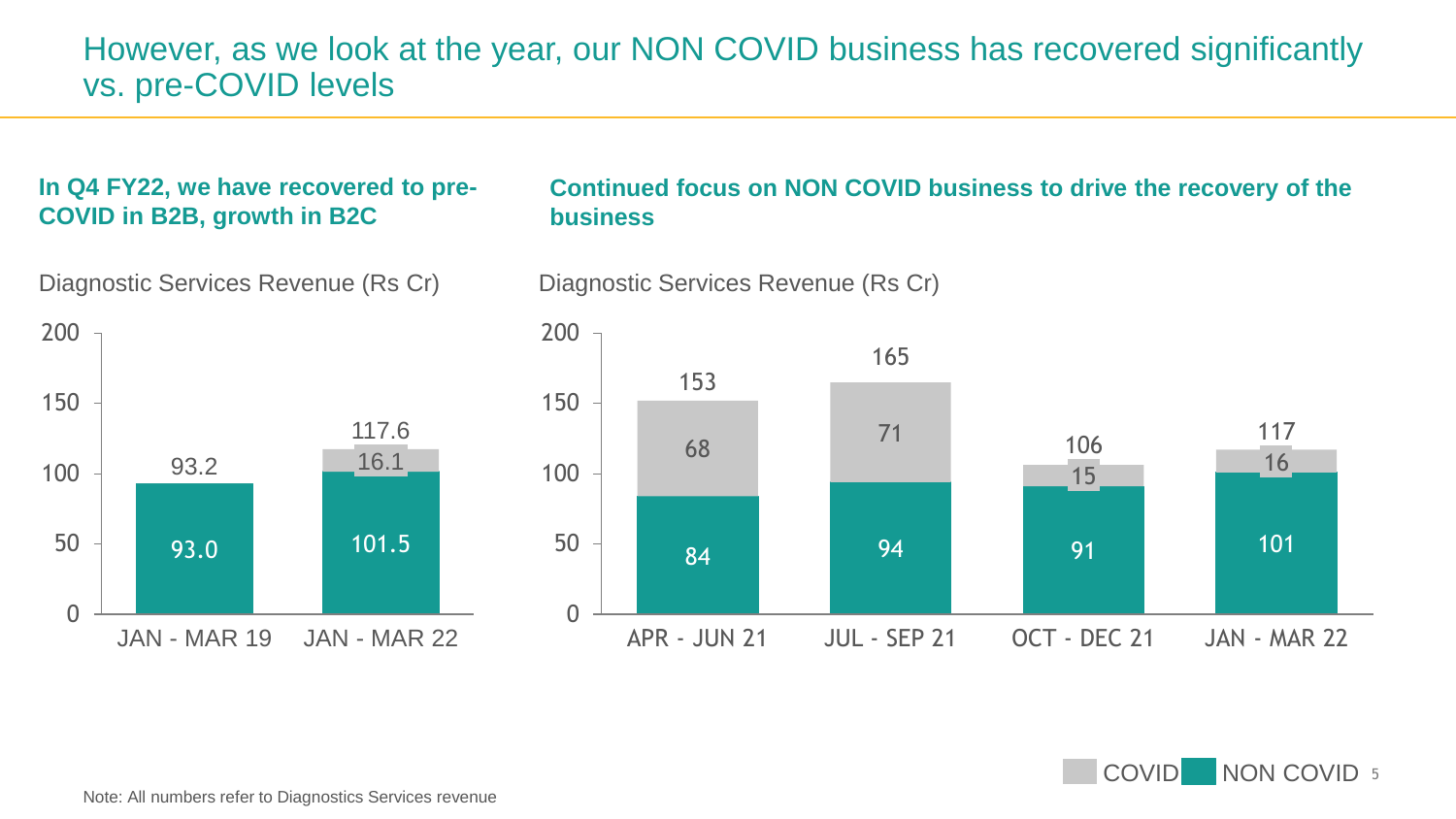### Our focus has been on driving volumes in the NON COVID business, March exit at an all time high in NON COVID, lowest levels in COVID volumes

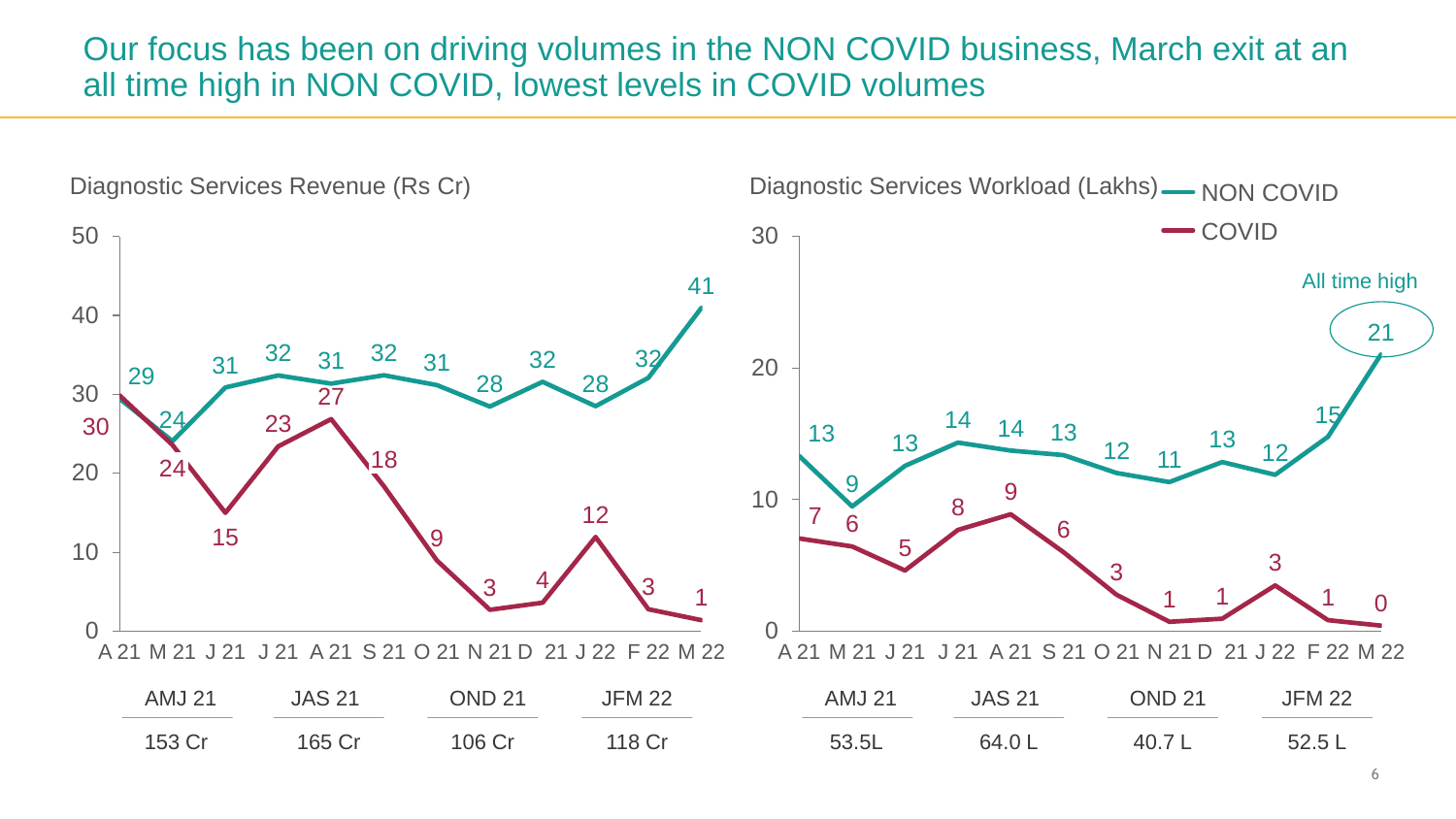#### Our B2B and B2C verticals are well on their way to recovery – particularly in last 4-5 months, both in revenue and volume terms

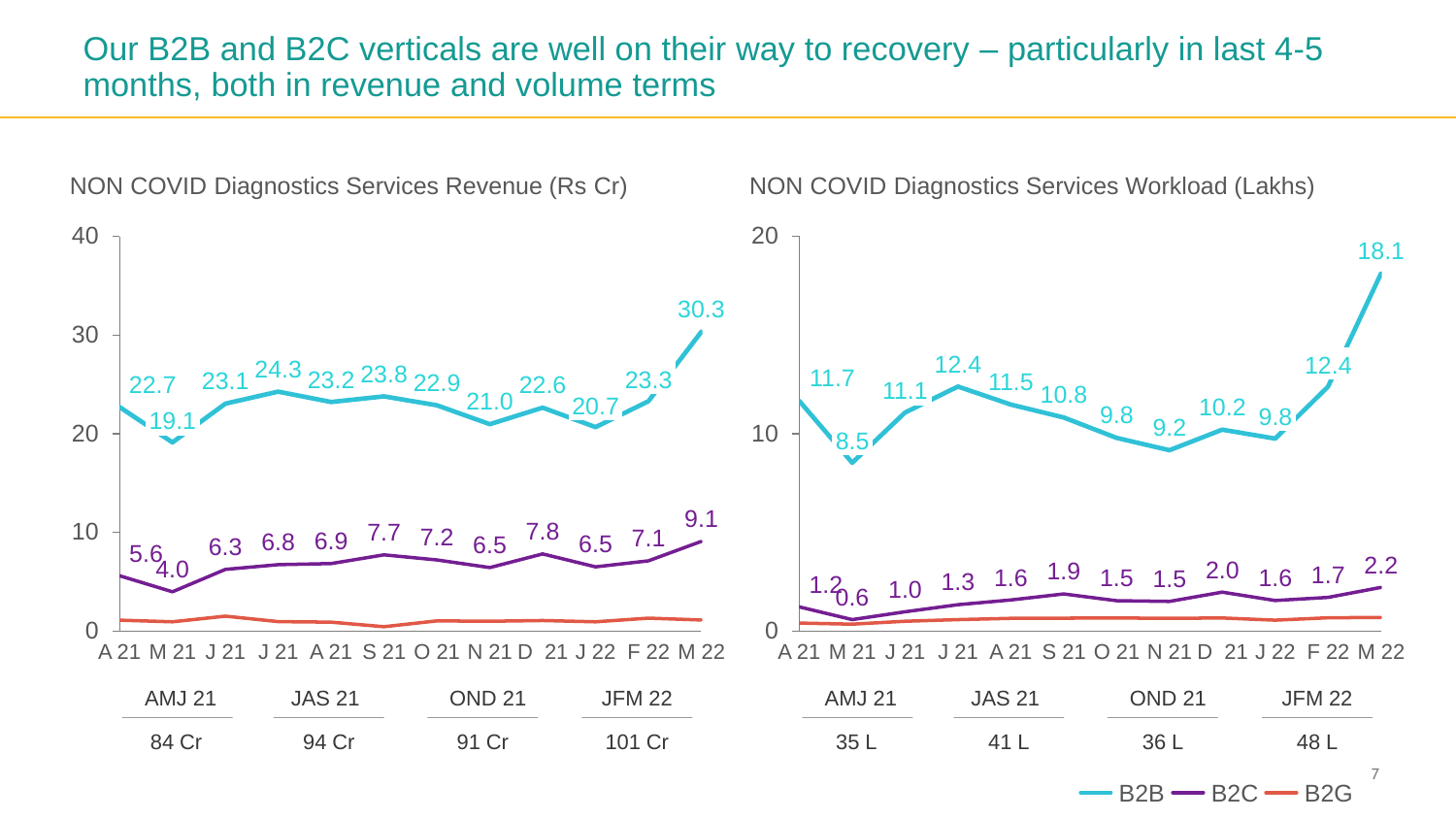### While our AAROGYAM business has picked up, our NON-AAROGYAM business has recovered significantly as well – additionally our Top 100 clients have driven a significant growth



**Amongst our Top 100 clients we count –**

- **All 3 leading online pharmacy companies**
- **Top 3 e-Consult platforms**
- **3 largest search aggregators of health and diagnostics services**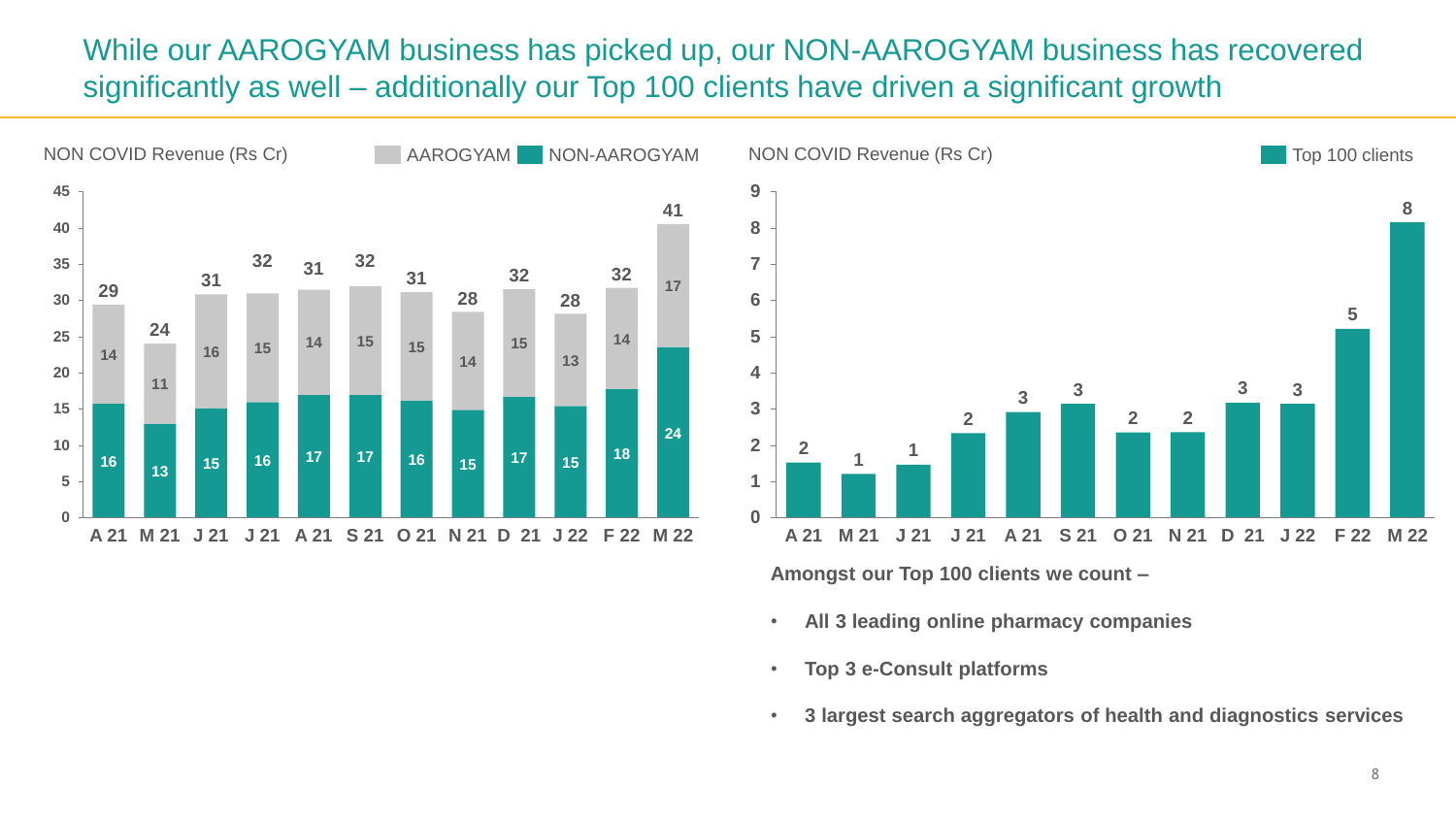#### <span id="page-10-0"></span>**[Setting the baseline -](#page-2-0) drivers for FY22**

**Going forward - [key strategic drivers and progress](#page-10-0)**

**[Summary results & Q&A](#page-16-0)**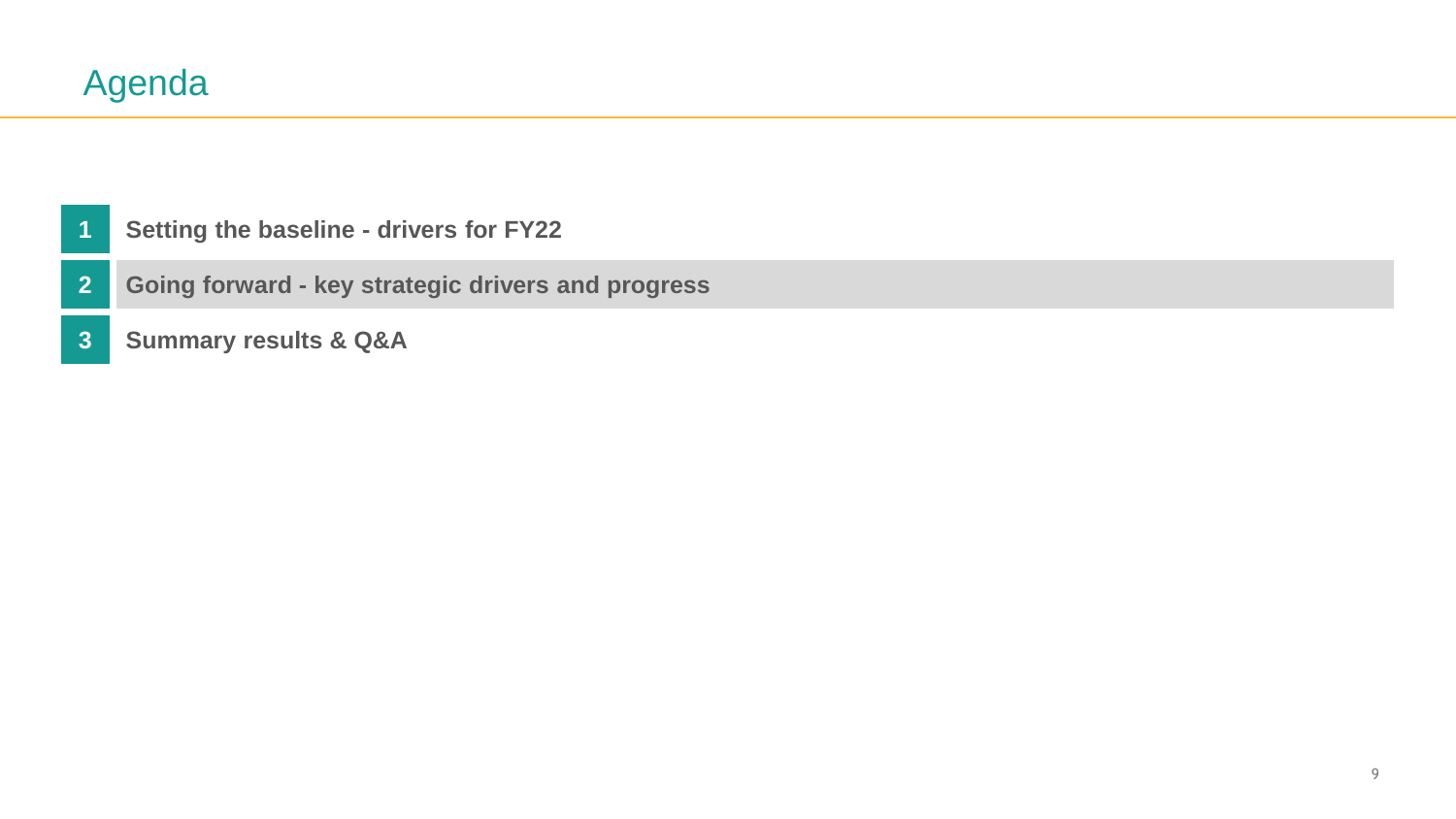

- Serve Pharmeasy Online customer base of 2.1 M quarterly transacting users 1
- Partner with Retailio & MARG retailer network of 2.8L+ counters to expand order points 2
- Leverage Aknamed to build a diagnostic presence in the hospital space 3
- Ensure the expansion of Pharmeasy & DocOn offline collection points 4

## $Thy \in \text{care}$

+

The Trust. The Truth.

- Continue to improve our value proposition to our franchisee network, expand aggressively 5
- Focus on our Health packages i.e. Aarogyam 6 and promote to corporates, online & offline
- Expand Lab network selectively to address TAT challenges, invest in accreditation and PR 7
- 8 Leverage Pharmeasy technology expertise to improve our customer experience and phlebotomist productivity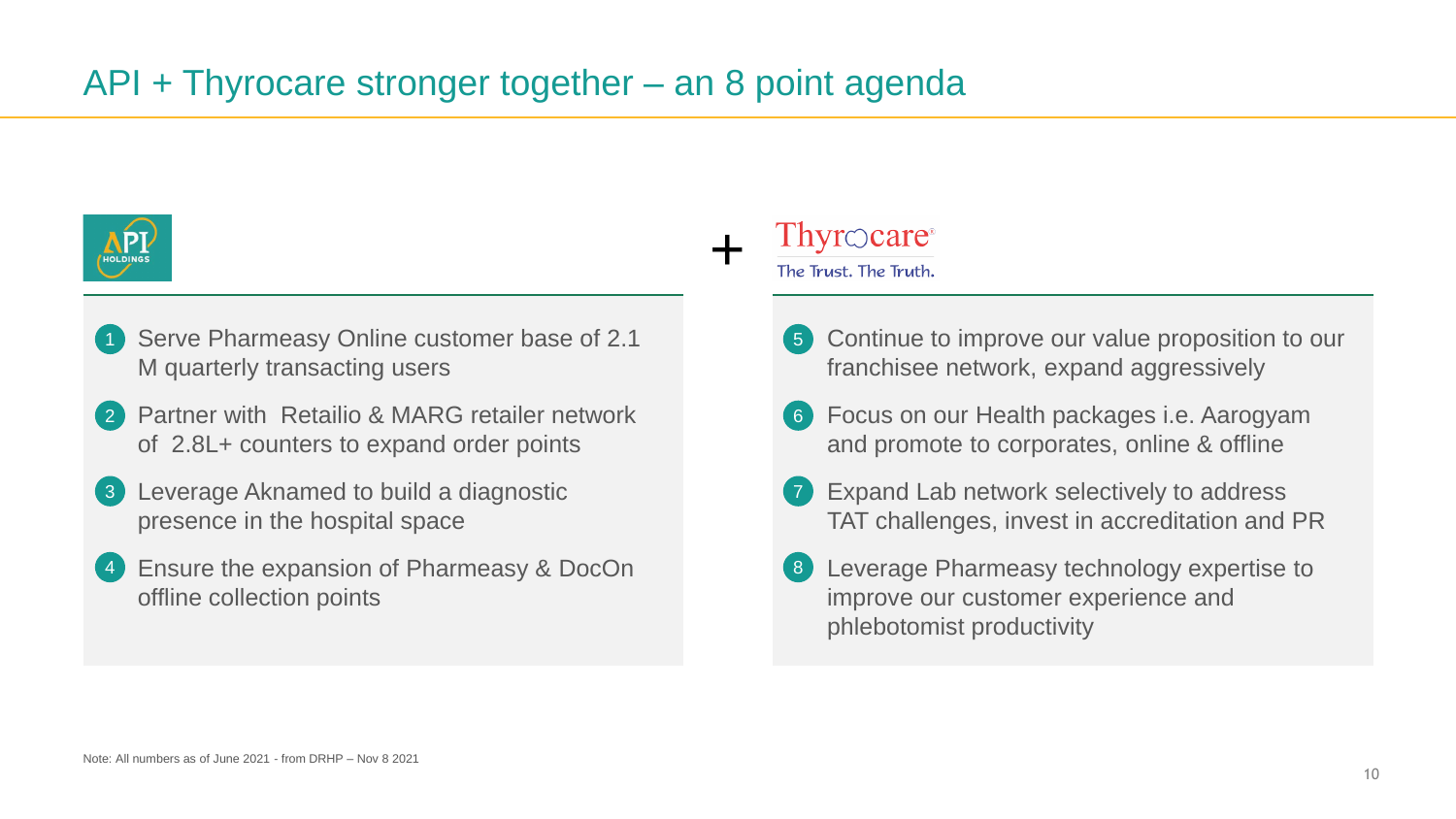## The combination of Pharmeasy and Thyrocare is uniquely advantaged in the diagnostics space

| <b>Benchmarking</b>       | <b>Pharmeasy + Thyrocare</b>                                                                           | <b>Digital diagnostics</b>                                                      | <b>Standalone diagnostic</b><br>player                                                     | <b>Healthcare platforms</b>                                                                              |
|---------------------------|--------------------------------------------------------------------------------------------------------|---------------------------------------------------------------------------------|--------------------------------------------------------------------------------------------|----------------------------------------------------------------------------------------------------------|
| Product & tech depth      | <b>Tech team spread</b><br>┌┚└┐<br>┰<br>across 4 large<br>verticals, can invest<br>in scale capability | Focused on single<br>vertical                                                   | Digital strength is<br>limited, will take time<br>to scale up                              | Spread across<br>┌┚└┐<br>verticals, can invest<br>in scale capability                                    |
| Customer acquisition cost | <b>Customer</b><br>ᅩ<br>acquisition cost<br>lower as we defray<br>cost across multiple<br>verticals    | Customer<br>acquisition cost in<br>Diagnostics only is<br>2x that for medicines | <b>Customer</b><br>acquisition cost in<br>Diagnostics only is<br>2x that for medicines     | <b>Similar Customer</b><br>╬<br>acquisition costs,<br>but don't have the<br>advantage of own<br>back-end |
| <b>National presence</b>  | 22 Labs across the<br>56<br>country, Pan India<br>presence                                             | Presence in few<br>metros, not very<br>deep                                     | Large chains have a<br>╬<br>regional presence,<br>very few have true<br>PAN India presence | Metro / Tier 1<br>presence at best<br>among all platforms                                                |
| <b>Cost structure</b>     | Largest scale -<br>process 20L<br>samples a month -<br>largest player by<br>volume                     | Sub-scale                                                                       | Have scale, but<br>라<br>given the fixed<br>costs, lower margin<br>per test                 | Sub-scale                                                                                                |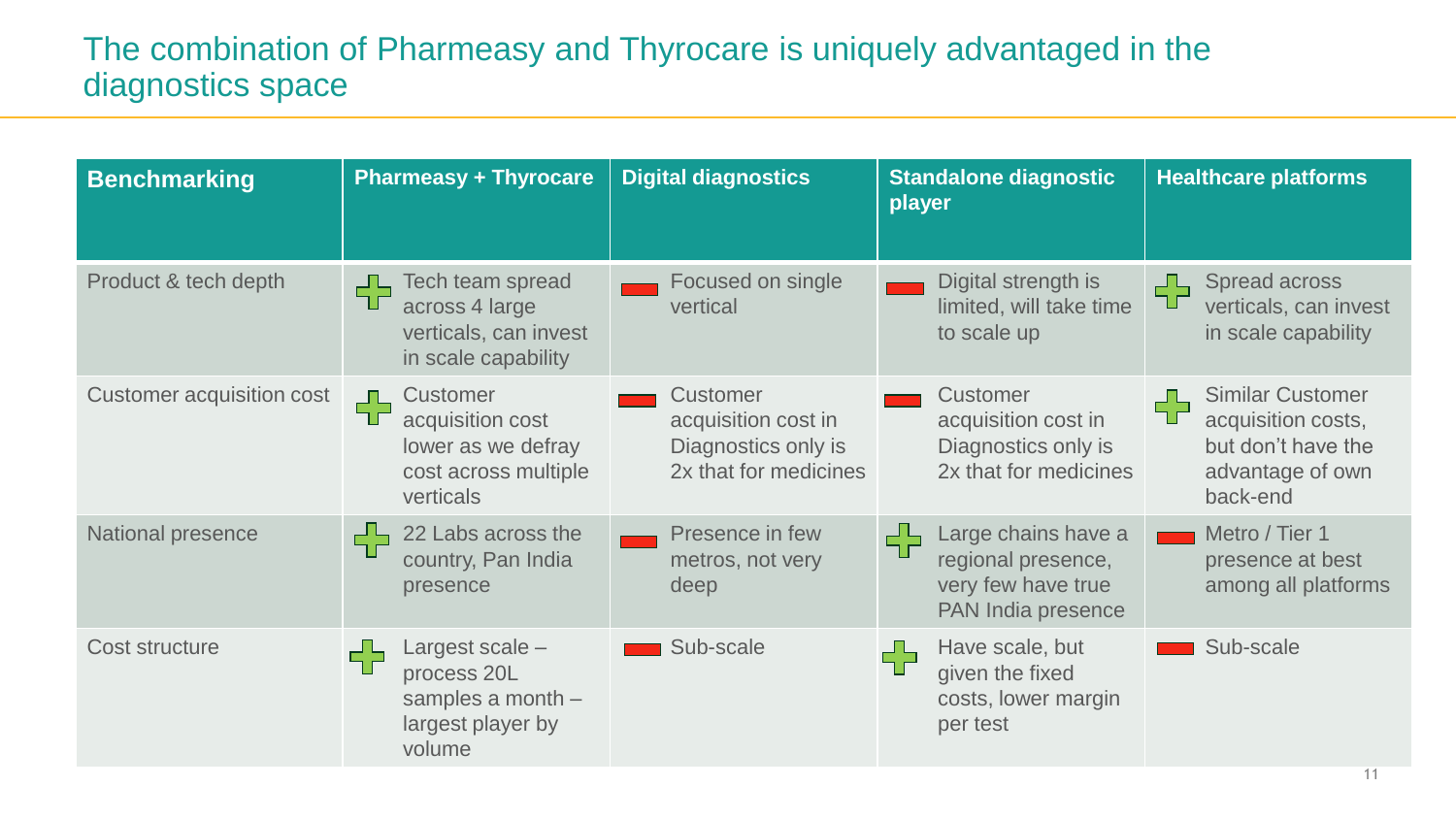Continued efforts maximize Thyrocare as a B2B brand in diagnostics



The Trust. The Truth.

| <b>Addressing</b>                                     | <b>Quality</b>                                                                                                | <b>Doctor</b>                                                          | <b>Working on</b>                                                                                             | <b>Network</b>                                                     | <b>Menu</b>                                                                      |
|-------------------------------------------------------|---------------------------------------------------------------------------------------------------------------|------------------------------------------------------------------------|---------------------------------------------------------------------------------------------------------------|--------------------------------------------------------------------|----------------------------------------------------------------------------------|
| churn                                                 | perception                                                                                                    | <b>Engagement</b>                                                      | <b>TAT</b>                                                                                                    | expansion                                                          | expansion                                                                        |
| All time high of<br>21 Lakh<br>samples in<br>March 22 | 3 Labs accredited<br>for NABL in last 3<br>months<br>Another 5 due for<br>accreditation in<br>coming 3 months | <b>Hosted</b><br>roundtable on<br>Genome<br>Sequencing in<br><b>TB</b> | 67% of samples<br>reach our lab<br>within 12 hours<br>95% of samples<br>processed at<br>Lab within 6<br>hours | Pan India<br>presence<br>22 Regional<br>Labs across<br>the country | <b>Extensive test</b><br>menu<br>Now with 700+<br>tests beyond<br><b>Thyroid</b> |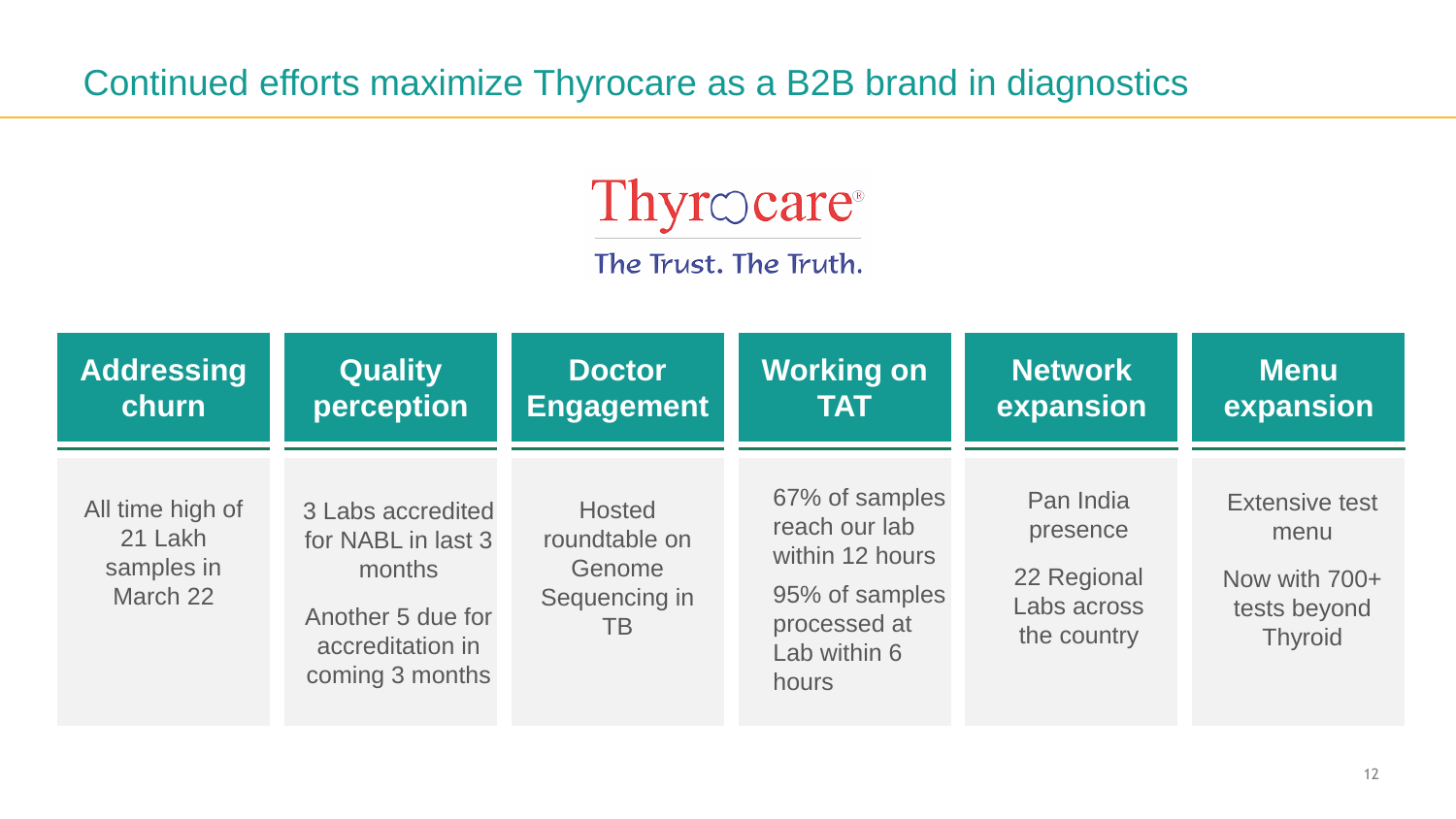# Full power of the API network being leveraged to drive diagnostics



| <b>Cross-sell</b>                                                                        | <b>Consultation</b>                                                                | <b>Collection</b><br><b>centers</b>                          | <b>Hospitals</b>                                                       | <b>Pharmacies</b>                                                |
|------------------------------------------------------------------------------------------|------------------------------------------------------------------------------------|--------------------------------------------------------------|------------------------------------------------------------------------|------------------------------------------------------------------|
| Targeting to reach 7%<br>cross-sell (Pharmeasy<br>users buying<br>diagnostics) by end of | 4200 prescribing doctors<br>on DocOn                                               | Targeting to have 1,000<br>collection centers by<br>March 23 | Leveraging our Hospital<br>relationships to target 60<br>top hospitals | 6,000 Super-retailers<br>selling Diagnostics by<br><b>Mar 23</b> |
| <b>FY23</b><br>API already at 8% of<br>Thyrocare revenue                                 | 1500+ orders per month<br>317+ collection points<br>from 433+ doctors<br>initiated |                                                              | 13 Hospitals on-boarded<br>through Aknamed                             | Full scale roll out<br>started, 273 active<br>counters onboarded |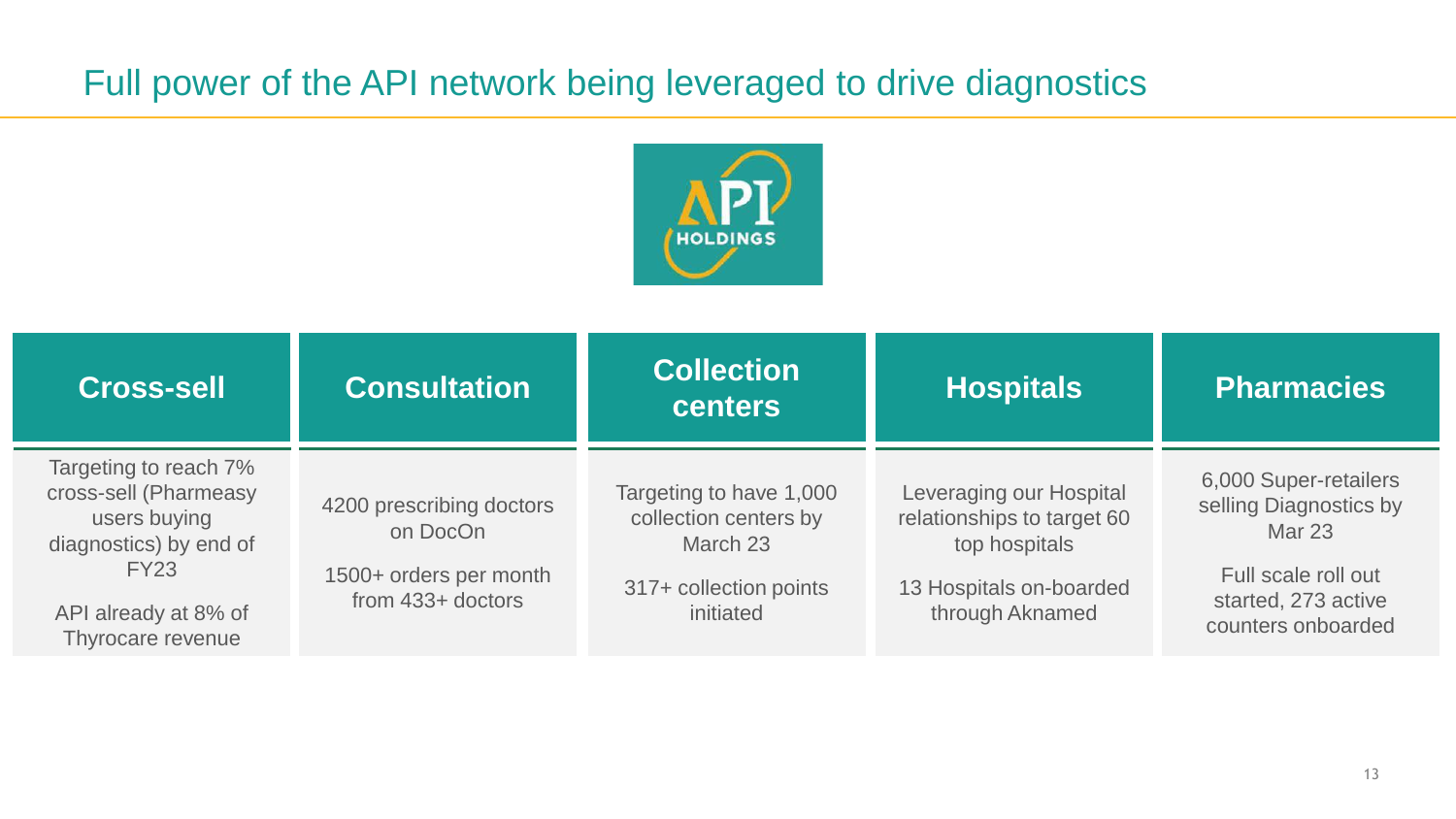# Our focus areas for the next growth horizons







**Current Focus**

- Addressing churn
- Quality perception
- Doctor engagement
- TAT improvement
- Menu expansion

#### **Strategic Platforms**

- Target 15% of Pharmeasy users on the platform for cross-sell, focused expansion across online platforms
- Rio / Marg-expansion to 35,000 retailers
- Hospital business in 200+ hospitals
- Thyrocare geographical expansion
- Base business growth at pre covid levels

#### **Strategic Platforms**

• Continue to expand crosssell and retail presence across all Pharmeasy touchpoints

**FY28**

Horizon 2

- International expansion at a Regional level
- Integrated Corporate wellness offering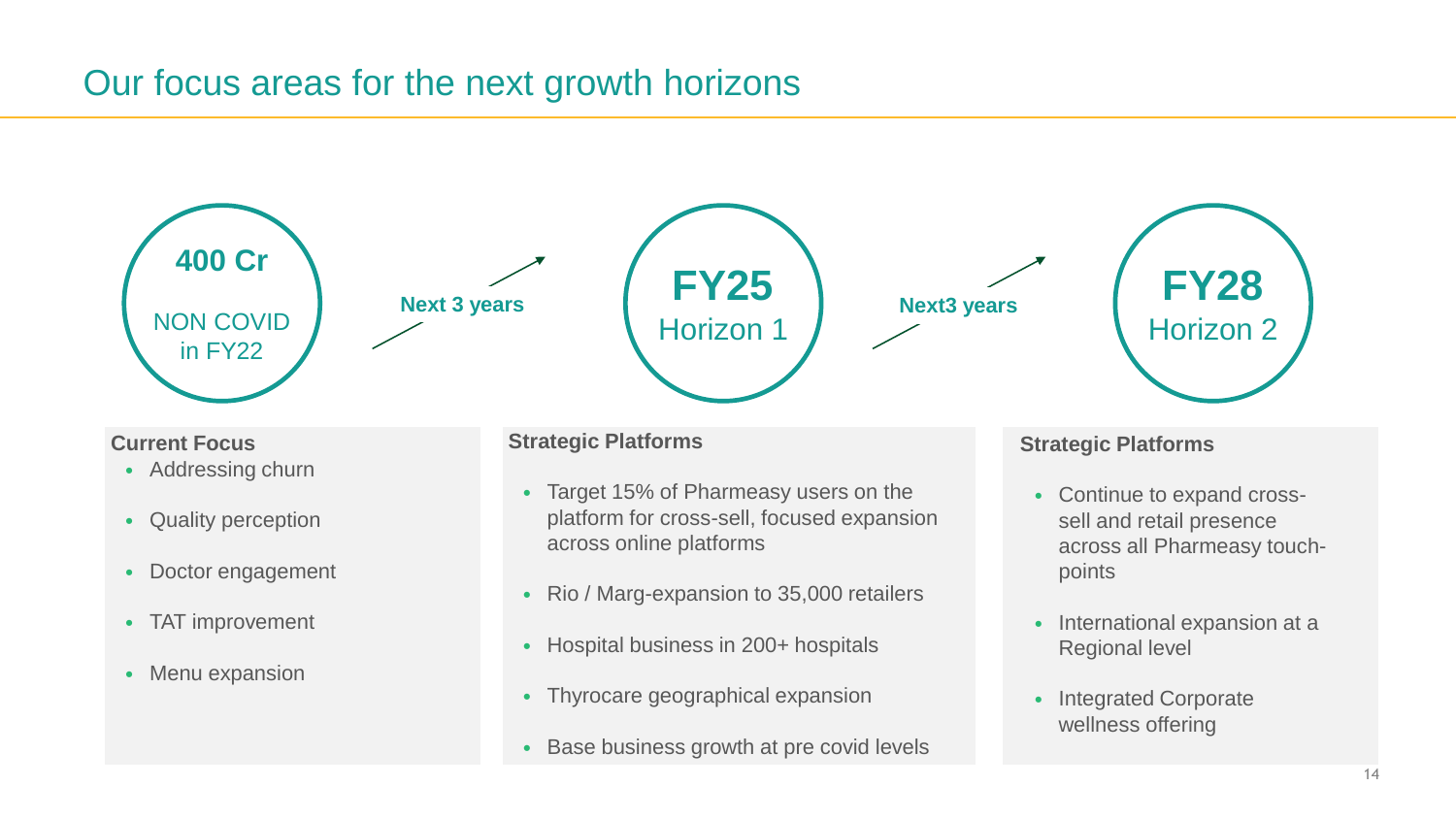- <span id="page-16-0"></span>**[Setting the baseline -](#page-2-0) drivers for FY22**
- **Going forward - [key strategic drivers and progress](#page-10-0)**
- **[Summary results & Q&A](#page-16-0)**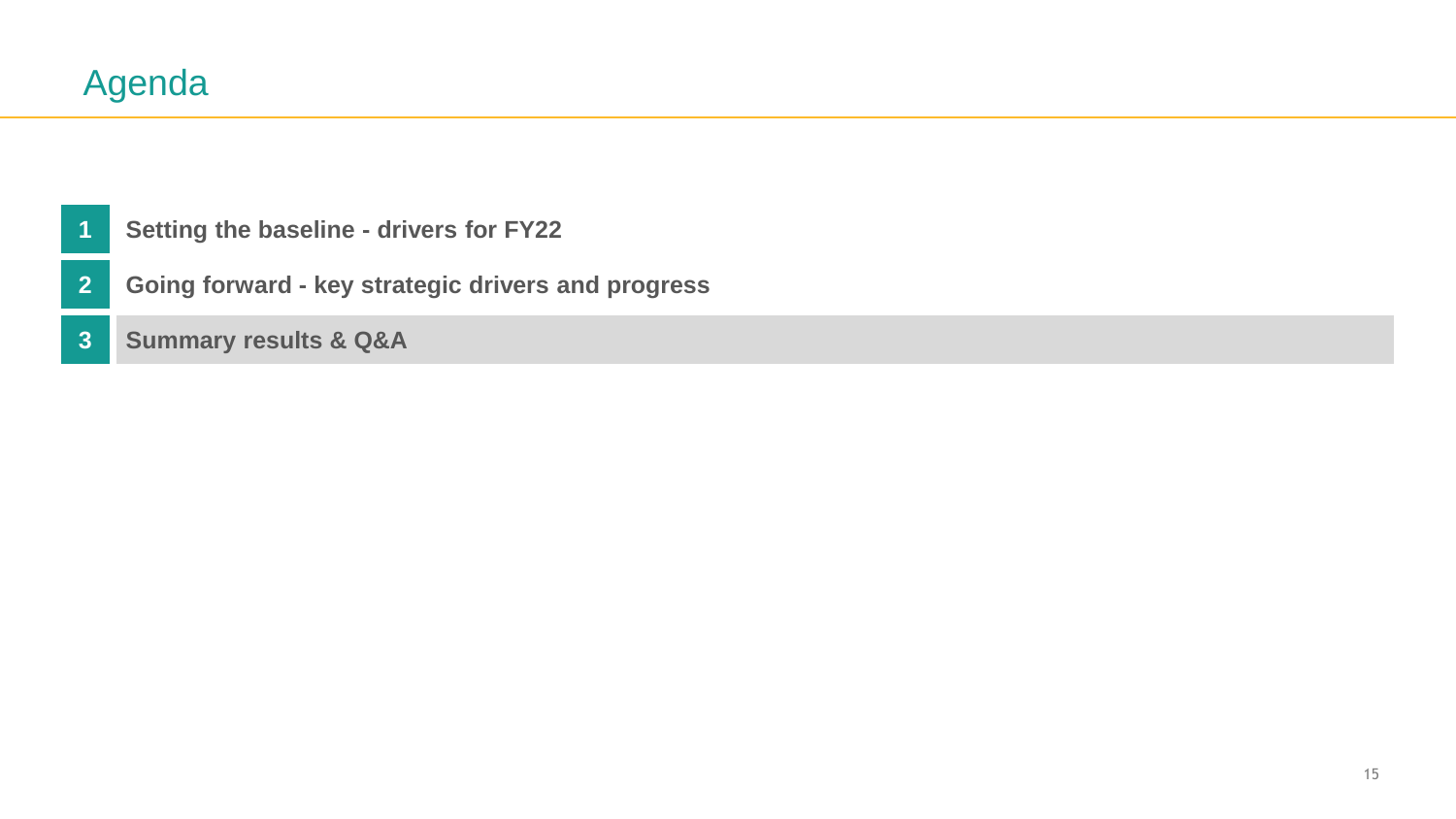

Revenue from operations of Rs. 562 Crore, grown by 18% YOY. Revenue for the final quarter of the year of Rs. 123 Crore, grown by 12% in sequential quarters mainly with revival of the base non covid business. Revenue from COVID business was flat in sequential quarters despite of 3<sup>rd</sup> wave in January. Non Covid business however revived significantly and surpassed the pre-COVID business. Continued focus on B2B business enabled us to garner lost volumes. Revenue and volumes for the month of March were all time high.

Gross margin for the year improved mainly on account of reduction in the covid reagent/ consumables, however to enable growth aggressive prices are offered in the last quarter on routine non aarogyam tests and certain aarogyam profiles that has lead to impact on Q4 gross margins which shall settle down in the coming period.

Absolute EBITDA of Rs. 231 crore, grown by 35% YOY, mainly on account of better EBITDA margins on account of lower reagent/ consumable and operations cost in Government COVID business. The EBITDA margin at 41% for the year were tampered down in the last two quarters mainly on account of impact on the topline due to erosion of high margin government contract business, aggressive discounts to the network on some routine tests/ profiles to revive the business, spendings on manpower in particular growth teams to sustain growth and infrastructure to improve turnaround time to the patients.

4.40 million COVID RTPCR tests were performed in the year, though despite 3<sup>rd</sup> wave in January only 0.41 million were performed in the last quarter, thereby the focus is now shifted to non COVID segment.

Total 21.07 million samples (including COVID) sourced from 16.32 million patients (including COVID) were processed during current year.

110.30 million tests were processed in the current year that includes standalone tests, COVID tests and tests included in the preventive care Aarogyam profiles.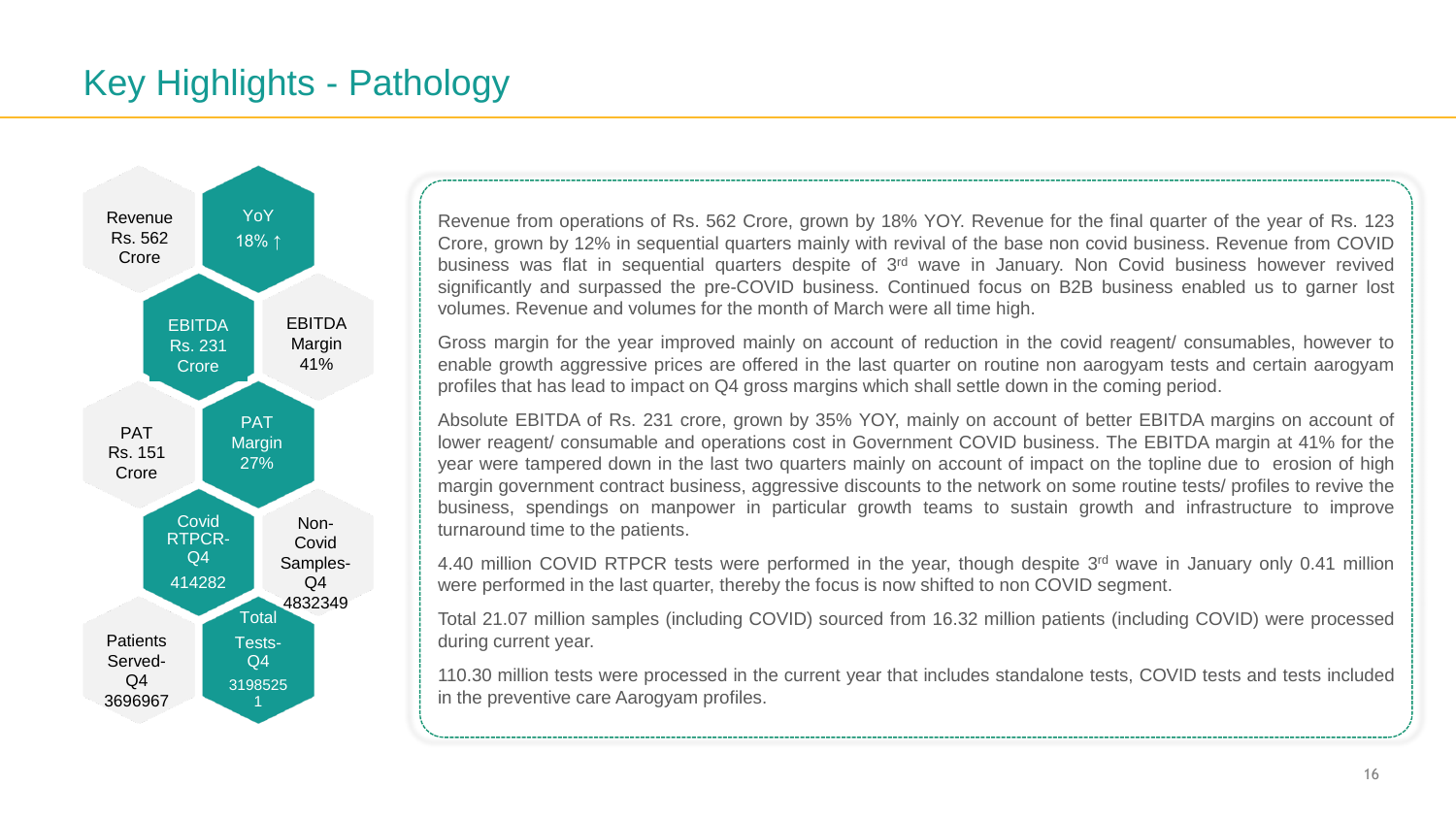**Pathology business grew by 12% in sequential quarter and yearly by 18%. Growth in the current quarter was mainly on account of revival of B2B non COVID business.**

| <b>Income Statement</b>                 |              |                |              |                |         |            |            |              |
|-----------------------------------------|--------------|----------------|--------------|----------------|---------|------------|------------|--------------|
|                                         |              | <b>Quarter</b> |              | Q Variance (%) |         | Year       |            | Variance (%) |
| <b>INR</b> in crore                     | Q 31.03.2022 | Q 31.12.2021   | Q 31.03.2021 | Seq.           | YOY     | 31.03.2022 | 31.03.2021 | YOY          |
| Revenue from operations                 | 123.33       | 110.20         | 139.16       | 12%            | $-11%$  | 561.53     | 474.27     | 18%          |
| Cost of materials consumed/sold         | (40.63)      | (29.00)        | (43.11)      | 40%            | $-6%$   | (165.23)   | (160.55)   | 3%           |
| <b>Gross margin</b>                     | 82.70        | 81.20          | 96.04        | $2\%$          | $-14%$  | 396.30     | 313.71     | 26%          |
| Employee benefit expenses               | (16.72)      | (14.10)        | (18.24)      | 19%            | $-8\%$  | (58.82)    | (56.79)    | 4%           |
| Other expenses                          | (29.15)      | (31.10)        | (27.12)      | -6%            | 7%      | (106.65)   | (86.19)    | 24%          |
| <b>EBITDA</b>                           | 36.83        | 36.00          | 50.69        | $2\%$          | $-27%$  | 230.83     | 170.73     | 35%          |
| Depreciation and amortisation           | (8.57)       | (7.40)         | (5.74)       | 16%            | 49%     | (28.47)    | (21.08)    | 35%          |
| Finance cost                            | (0.58)       | (0.60)         | (0.01)       | $-3%$          | 10546%  | (2.38)     | (0.66)     | 261%         |
| Other income                            | 1.70         | 1.10           | 2.48         | 55%            | $-31%$  | 7.40       | 12.28      | $-40%$       |
| Profit before tax and exceptional items | 29.38        | 29.10          | 47.42        | $1\%$          | $-38%$  | 207.38     | 161.27     | 29%          |
| Tax expense                             | (9.03)       | (6.50)         | (12.07)      | 53%            | $-18%$  | (55.33)    | (41.51)    | 35%          |
| <b>Profit after tax</b>                 | 20.35        | 22.60          | 35.35        | $-14%$         | $-45%$  | 152.05     | 119.77     | 26%          |
| Other comprehensive income              | 0.16         |                | (1.41)       | 100%           | $-111%$ | (0.04)     | (1.41)     | $-97%$       |
| <b>Total comprehensive income</b>       | 20.51        | 22.60          | 33.94        | $-13%$         | $-42%$  | 152.01     | 118.36     | 28%          |
|                                         |              |                |              |                |         |            |            |              |
| Revenue growth                          | n/a          | $12\%$         | (11%)        |                |         | 18%        | 19%        |              |
| Gross margin %                          | 67%          | 74%            | 69%          |                |         | 71%        | 66%        |              |
| EBITDA%                                 | 30%          | 33%            | 36%          |                |         | 41%        | 36%        |              |
| PAT%                                    | 16%          | 21%            | 25%          |                |         | 27%        | 25%        |              |

**Revenue from operations** – primarily comprised of Revenue from diagnostic services Rs. 117 crore and revenue from sale of consumables and digital rapid technology products of about Rs. 6 crore.

Diagnostic revenue growth in sequential quarter is about 12%, primarily is on account of revival of B2B non COVID business.

**Gross margin** impacted during the quarter mainly account of erosion of high margin COVID business, aggressive prices offered on routine non aarogyam tests and certain aarogyam profiles.

**Employee benefit expenses** at 17 crores increased with additions in growth team to sustain growth and in laboratory team to maintain quality in reporting.

17 **Other expenses** consists of service charges, sales incentives, power and fuel, repairs and maintenance. Service charges includes cost of phlebotomist for home collection order, and LME costs whereas sales incentives are for channel partners to promote tests. There is an increase in the overall fixed costs anticipated with expansion of RPL network throughout the country.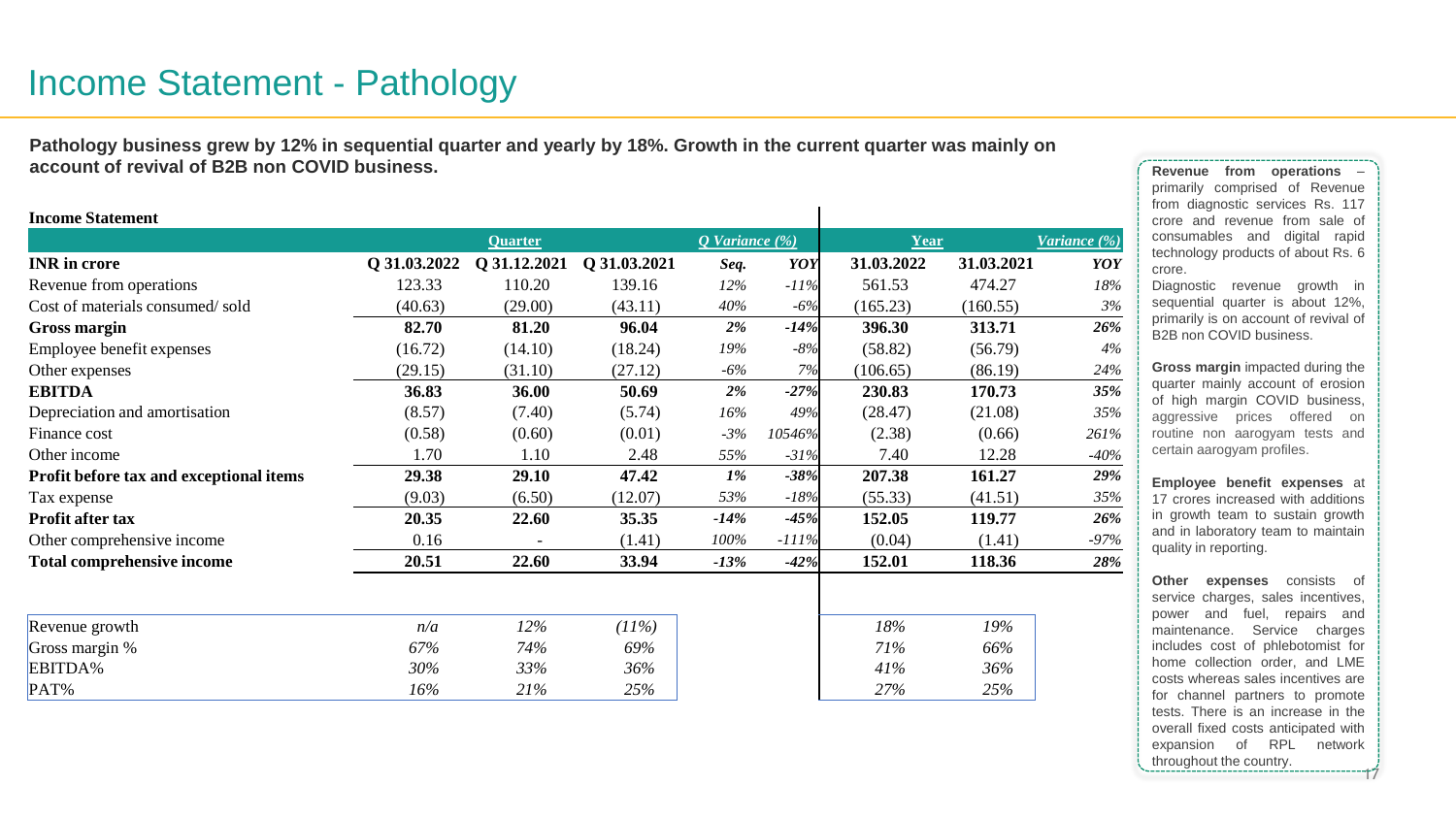# Income Statement - Radiology

**Radiology business accounted for about 5% of reported consolidated revenue of Thyrocare Group revived significantly after complete shut down for couple of months in covid and thereafter out of the impact of lockdowns, posting 34% YOY growth in the current year.**

| <b>Income Statement</b>                 |              |                |              |                |         |            |            |                        |
|-----------------------------------------|--------------|----------------|--------------|----------------|---------|------------|------------|------------------------|
|                                         |              | <b>Quarter</b> |              | Q Variance (%) |         | Year       |            | <i>Variance</i> $(\%)$ |
| <b>INR</b> in crore                     | Q 31.03.2022 | Q 31.12.2021   | Q 31.03.2021 | Seq.           | YOY     | 31.03.2022 | 31.03.2021 | YOY                    |
| Revenue from operations                 | 7.22         | 7.26           | 7.68         | $-1\%$         | $-6%$   | 27.35      | 20.41      | 34%                    |
| Cost of materials consumed/sold         | (1.26)       | (1.00)         | (1.28)       | 26%            | $-1\%$  | (4.46)     | (3.35)     | 33%                    |
| <b>Gross margin</b>                     | 5.96         | 6.26           | 6.40         | $-5%$          | $-7%$   | 22.89      | 17.07      | 34%                    |
| Employee benefit expenses               | (0.76)       | (0.62)         | (0.29)       | 23%            | 160%    | (2.30)     | (1.29)     | 78%                    |
| Other expenses                          | (4.78)       | (4.94)         | (5.37)       | $-3%$          | $-11%$  | (17.16)    | (15.66)    | 10%                    |
| <b>EBITDA</b>                           | 0.42         | 0.70           | 0.74         | $-40\%$        | $-43%$  | 3.43       | 0.11       | 2904%                  |
| Depreciation and amortisation           | (1.19)       | (1.47)         | (2.13)       | $-19%$         | $-44%$  | (5.80)     | (9.42)     | $-38%$                 |
| Finance cost                            | 0.02         | (0.03)         | (0.35)       | $-167%$        | $-106%$ | (0.25)     | (1.53)     | -84%                   |
| Other income                            | 0.78         | 0.53           | 1.71         | 47%            | $-54%$  | 23.01      | 2.02       | 1041%                  |
| Profit before tax and exceptional items | 0.03         | (0.27)         | (0.03)       | $-111\%$       | $-203%$ | 20.39      | (8.81)     | $-331%$                |
| Tax expense                             | 0.29         | (0.75)         | 2.19         | $-279%$        | $-39%$  | 3.75       | 2.19       | 120%                   |
| <b>Profit after tax</b>                 | 0.32         | (1.02)         | 2.16         | $-234%$        | $-37%$  | 25.20      | (6.63)     | $-480\%$               |
| Other comprehensive income              |              | (0.01)         | 0.01         | $-100\%$       | $-100%$ | (0.02)     | 0.01       | $-261%$                |
| <b>Total comprehensive income</b>       | 0.32         | (1.03)         | 2.17         | $-233%$        | $-37%$  | 24.12      | (6.61)     | $-481%$                |
|                                         |              |                |              |                |         |            |            |                        |
| Revenue growth                          | n/a          | (1%)           | (6%)         |                |         | 34%        | (40%)      |                        |
| Gross margin %                          | 83%          | 86%            | 83%          |                |         | 84%        | 84%        |                        |
| EBITDA%                                 | 6%           | 10%            | 10%          |                |         | 13%        | $1\%$      |                        |
| PAT%                                    | 19%          | (14%)          | 28%          |                |         | 92%        | (32%)      |                        |

**Revenue from operations** – Revenue from imaging services accounted for 5% of reported consolidated revenue of Thyrocare Group in current year. Radiology business improved significantly during the current year, with patient footfall growing after the COVID impact. Revenue from sale of FDG for the year was Rs. 2.36 crore.

Nueclear sold some of its properties acquired with the intention of setting up PETCT during the year, to settle the loans and other liabilities.

Nueclear has invested in innovations during the last quarter of the year to enhance the production yield of FDG and reduce the costs, that shall enable it to offer PETCT services at significantly competitive prices.

The operations at Baroda center were commence after a gap of about two years due to legal dispute.

year though there is an increase in<br>the mannower cost The operations cost have remained stable throughout the the manpower cost.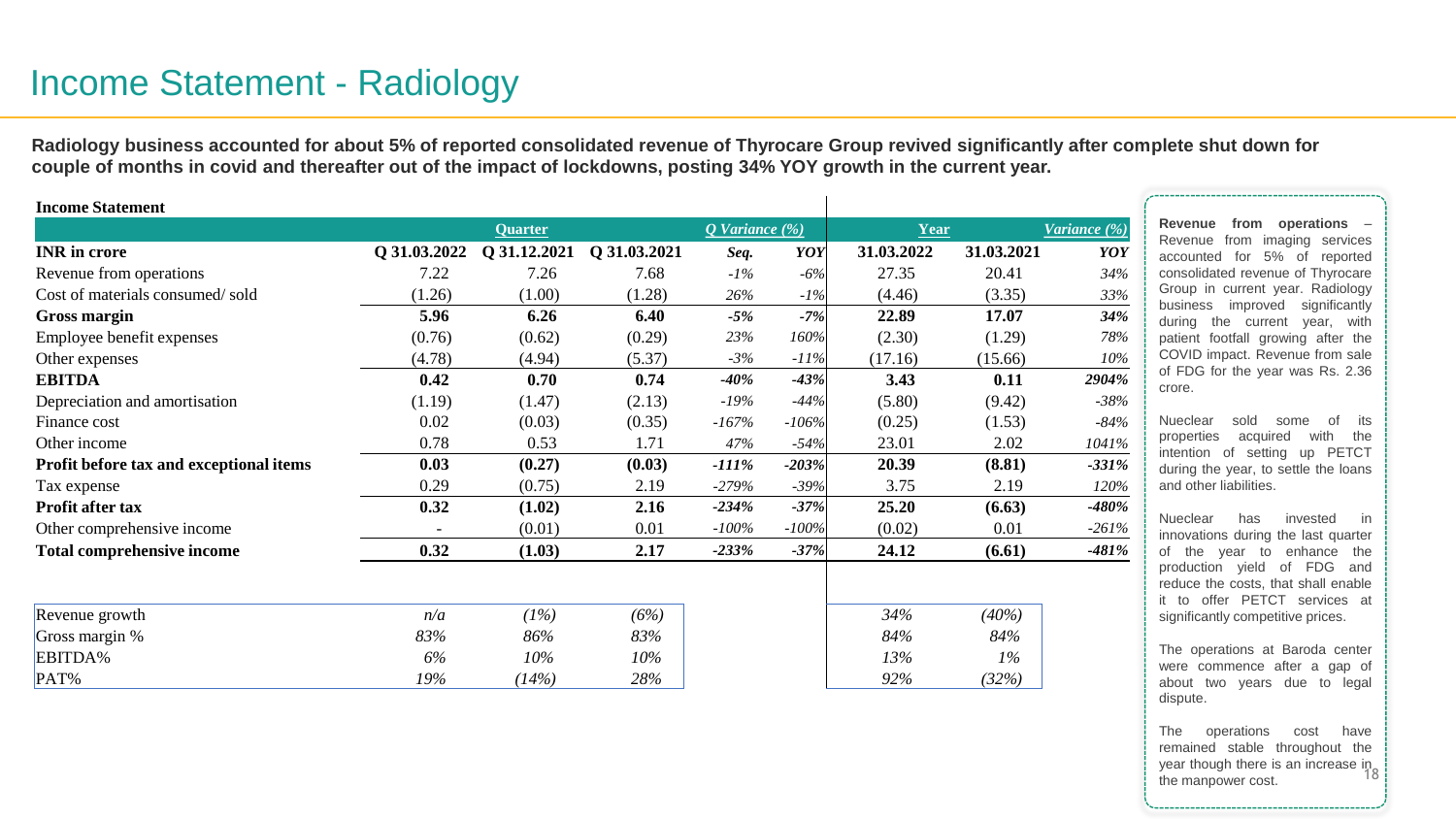**Consolidated annual revenue of the group grew by 19% YOY, with positive signs of revival in non covid business. COVID business significantly eroded in last two quarters and radiology business growing at pre COVID level.** 

| <b>Income Statement</b>                 |              |                |              |                |         |            |            |              |
|-----------------------------------------|--------------|----------------|--------------|----------------|---------|------------|------------|--------------|
|                                         |              | <b>Quarter</b> |              | Q Variance (%) |         | Year       |            | Variance (%) |
| <b>INR</b> in crore                     | Q 31.03.2022 | Q 31.12.2021   | Q 31.03.2021 | Seq.           | YOY     | 31.03.2022 | 31.03.2021 | YOY          |
| Revenue from operations                 | 130.56       | 117.40         | 146.84       | $11\%$         | $-11\%$ | 588.86     | 494.62     | 19%          |
| Cost of materials consumed/sold         | (41.89)      | (30.00)        | (44.39)      | 40%            | $-6%$   | (169.69)   | (163.90)   | 4%           |
| <b>Gross margin</b>                     | 88.67        | 87.40          | 102.45       | 1%             | $-13%$  | 419.17     | 330.72     | 27%          |
| Employee benefit expenses               | (17.43)      | (14.70)        | (18.53)      | 19%            | $-6%$   | (61.13)    | (58.07)    | 5%           |
| Other expenses                          | (33.65)      | (35.90)        | (32.38)      | $-6%$          | 4%      | (123.15)   | (101.41)   | 21%          |
| <b>EBITDA</b>                           | 37.59        | 36.80          | 51.54        | 2%             | $-27%$  | 234.89     | 171.24     | 37%          |
| Depreciation and amortisation           | (9.67)       | (8.80)         | (7.81)       | 10%            | 24%     | (33.87)    | (30.28)    | 12%          |
| Finance cost                            | (0.57)       | (0.50)         | 0.09         | 14%            | $-757%$ | (2.37)     | (0.87)     | 174%         |
| Other income                            | 2.15         | 1.40           | 3.64         | 54%            | $-41%$  | 29.25      | 12.43      | 135%         |
| Profit before tax and exceptional items | 29.50        | 28.90          | 47.45        | 2%             | $-38%$  | 227.90     | 152.53     | 49%          |
| Share of profit in associate entity     | 0.52         | (0.20)         | 0.18         | $-360%$        | 191%    | (0.18)     | (0.07)     | 143%         |
| Tax expense                             | (8.78)       | (7.20)         | (9.88)       | 20%            | $-13%$  | (51.58)    | (39.32)    | 31%          |
| Profit after tax                        | 21.24        | 21.50          | 37.75        | 0%             | $-43%$  | 176.14     | 113.13     | 56%          |
| Other comprehensive income              | 0.22         |                | (1.39)       | 100%           | $-116%$ | (0.08)     | (1.39)     | $-94%$       |
| <b>Total comprehensive income</b>       | 21.46        | 21.50          | 36.36        | 1%             | $-41%$  | 176.06     | 111.74     | 58%          |
| Revenue growth                          | n/a          | $11\%$         | (11%)        |                |         | 19%        | 14%        |              |
| Gross margin %                          | 68%          | 74%            | 70%          |                |         | 71%        | 67%        |              |
| EBITDA%                                 | 29%          | 31%            | 35%          |                |         | 40%        | 35%        |              |
| PAT%                                    | 16%          | 18%            | 26%          |                |         | 30%        | 23%        |              |

**Revenue from operations** – primarily comprised of Revenue from diagnostic services to the extent of 96%. Base B2B non COVID business has revived to pre-COVID level. Overall growth in topline is about 19%.

**Gross margin** for the year though improved due to higher contribution of high margin COVID business, impacted during the later quarters due erosion of COVID business, aggressive prices offered on routine non aarogyam tests and certain aarogyam profiles.

**Employee benefit expenses** increased with additions in growth team to sustain growth and in laboratory team to maintain quality in reporting. The cost is net off reversals of excess provision on employee benefits.

**Other expenses** consists of service charges, sales incentives, power and fuel, repairs and maintenance and CMC cost of machines for Nueclear. There is an increase in the overall fixed costs anticipated with expansion of RPL network and spendings on business promotions.

19